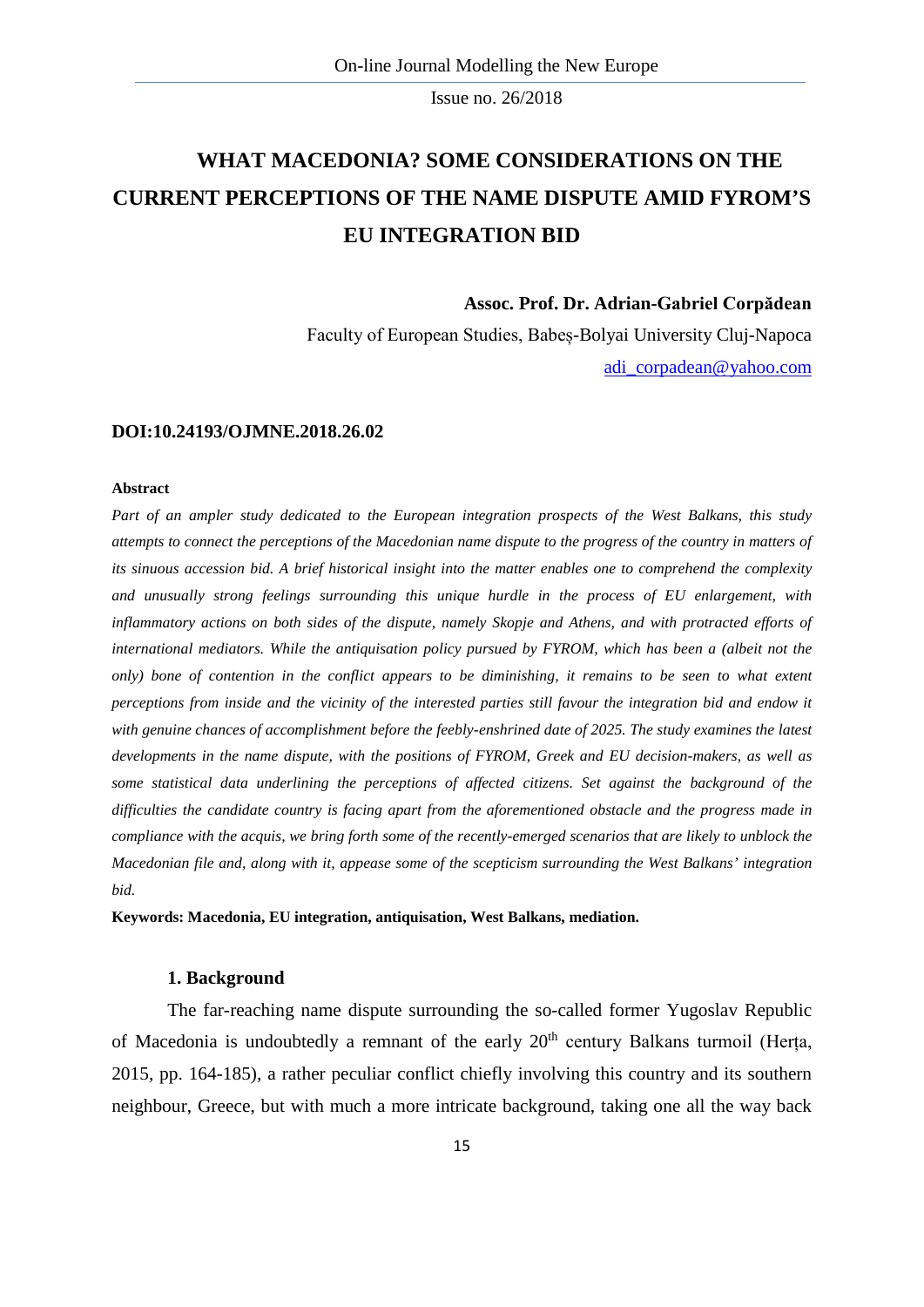to the Balkan Wars, only to later cover the Cold War period. In actuality, during the time of the People's Federal Republic of Yugoslavia and, after 1963, the Socialist Federal Republic of Yugoslavia, the severity of the controversy was somewhat appeased by the inherent division on the continent, albeit protests on the Greek side never ceased even at that time (Rossos, 2013). What becomes of interest to us, as part of this study, is not to perform a history of the dispute, let alone explore its ancient history-inspired validity or linguistic/cultural bases. Instead, we aim to pursue the up-to-date perceptions on the matter under the auspices of FYROM's EU integration bid and to assess the prospects of the issue remaining a paramount hinderance – although far from the only one – in the aforementioned process.

Given its uniqueness in the history of EC/EU accession, which, of course, is no consolation to any of the parties involved, the case study deserves ample exploration and is fertile ground for scenario-building at a time when country denominations are seldom subjected to a process of alteration. Fairly recent precedents do exist, however, which, taken out of their respective geographic, geopolitical and historical contexts, could indicate several approaches to how a name dispute or at least a quest for a country name is likely to be tackled and prompt recognition from the international community may be achieved. A bird's eye view of the map of the world would take a wondering mind from the informally-called "Congo-Brazzaville" to South Sudan, or much closer to the case at hand, with names such as the Republic of Moldova, all of which could spark a note of controversy connected to the nottoo-distant past.

Having set the objective of examining the nature of the FYROM file, it becomes apparent that our study may in no way stake a claim to be comprehensive with respect to the Macedonian terminological dispute, but rather to examine some of its possible resolutions, from the standpoint of the broader file of the integration of the West Balkans into the European Union, which is of interest to us. That said, we acknowledge the fact that the controversy extends beyond, on the one hand, the EU integration endeavour, given the fact that the NATO membership of the country is also put on hold for similar reasons, and on the other hand, since Greece is not the only member state of the Union to have formulated objections to the integration bid (even though it has been by far the most vocal), with Bulgaria expressing concern over the situation of its minority living on the territory of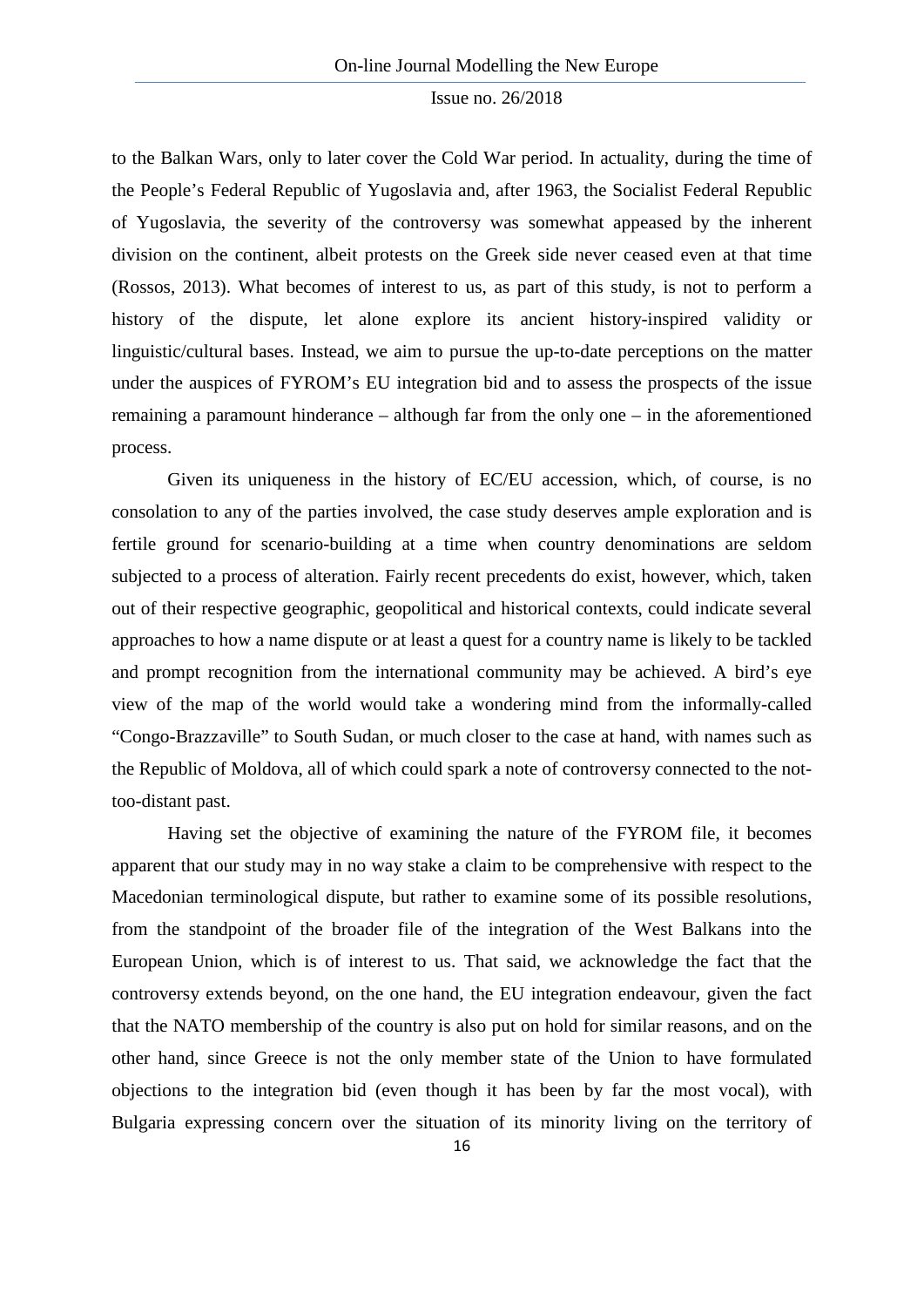FYROM (Katsikas, 2012, pp. 74-78). Nevertheless, we acknowledge that, while both NATO accession and EU negotiations are of importance to the country and broader area, we shall solely focus on the impact of the case on the latter file, whose intricacies are unquestionably greater than the much more straightforward former endeavour.

In order to underline our unbiased view on the thorny subject and to avoid complication over the nomenclature used, we shall opt for the acronym FYROM when neutrally addressing the country, with the full spelling of the word "former" in minuscule, in keeping with the United Nations' Security Council Resolution 817 of 7 April 1993, denoting a descriptive term, rather than an official name of a state (UN, 1993).

One more significant mention which we deem necessary for a proper introduction to the matter of perception surrounding the name dispute is the fact that, complementarily to it, FYROM has been involved, after gaining its independence in 1991, in a broader quest for a renewed national identity, one which would engender prestige and the kind of symbolism that brings a nation closer to its homeland. The process took the form of or became draped in nationalism, chiefly after the proclamation of independence, amid the ethnic and linguistic complications arising at the time, and devolved into what specialised literature commonly refers to as "antiquisation" (Peshkopia, 2014, pp. 183-186). A process of questionable archaeological accuracy and with perilous consequences on the ethnic stance of some of the people living within the country's borders, such as Albanians, but also Macedonians themselves to some extent, it was notably pursued by the governing Internal Macedonian Revolutionary Organization – Democratic Party for Macedonian National Unity, between 2006 and 2016. So what is the decade-long process about and why did it spark so much controversy? The adornment of cities across the country, with the capital, Skopje, in the limelight, with statues and representations of Alexander the Great and Philip II of Macedon, and the baptising of landmarks, from airports to motorways, with such names, lies at the core of the politicised process. This, of course, only amplified the dérapage of the country from its Euro-Atlantic path, drawing stark criticism from Greece, but frowned upon by more and quickly turning into a focal point of the international community. To make matters worse, or at least more tortuous, under the impetus of the powerful FYROM diaspora, the occasional unrealistic leitmotiv of Greater Macedonia springs into public debate, which is not unique in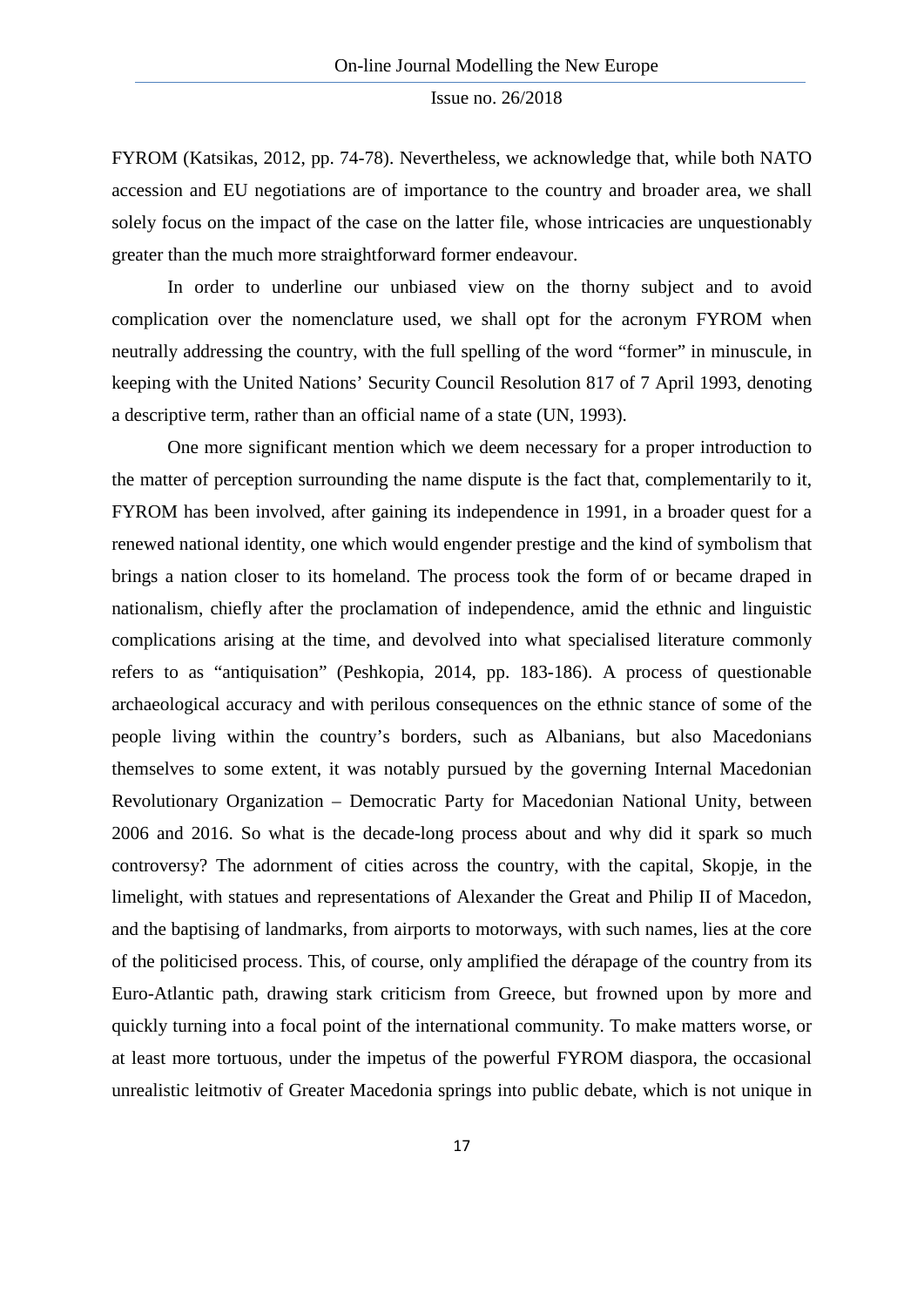the Balkan scenery, but does serve as a damaging complement to the already spiky situation (Ahrens, 2007, pp. 382-386).

Whilst formulating its objections on the historical accuracy of such claims as the aforementioned ones, usually grouped around the "antiquisation" concept, Greece has also turned to the classic argument of possible territorial claims made by a country bearing the same name as its northern province, a subject which has been put forward on occasions by FYROM nationalists. We concede that the logical validity of the assumption stands, as does its historical analogies that have occasionally been brought forth by Greek decision-makers, although we cast doubt on the likelihood of any actual change that may be triggered in foreseeable times by the action itself. Regardless, institutionally speaking, this objection has led to numerous setbacks, delays and failures in the integration and modernisation endeavours of FYROM, as soon as it became an independent nation. If a UN membership compromise was brokered in 1993 (Danforth, 1997, pp. 150-151), in an unprecedented move surrounded by uncertainty over the future, a permanent solution appears to be the only clearcut guarantee that the country would be allowed to move forward in the two major national projects pending, i.e. NATO and EU membership. Negotiations under UN auspices have been pursued since 1994, with US senior diplomat Matthew Nimetz dedicating more than two decades of his career to this unique undertaking, in a truly spectacular case worthy of a thorough biographical insight, especially if a happy ending is eventually brokered (Peshkopia, 2014, pp. 195-205).

Progress at the core of the issue was first achieved in 1995, with the Interim Accord brokered between Greece and FYROM, allowing the latter to broaden its international prospects (by joining the Council of Europe, for instance), on condition that some symbols and constitutional provisions be changed by FYROM – such as the discontinuation of the use of the Vergina Sun symbol on its national flag (Papavizas, 2006, pp. 224-225). That said, despite economic ties running smoothly with both Greece and other countries on the continent, most of which have shown no sign of reluctance to adopt and use the name Republic of Macedonia, it is evident that neither NATO nor EU membership can advance with Greece's veto power hanging over the already complicated files. On the other hand, FYROM nationals have also been exhibiting particular sensitivity to the matter, reacting negatively to attempts to be referred to as "Skopians" or "Macedonian Slavs" (Roisman and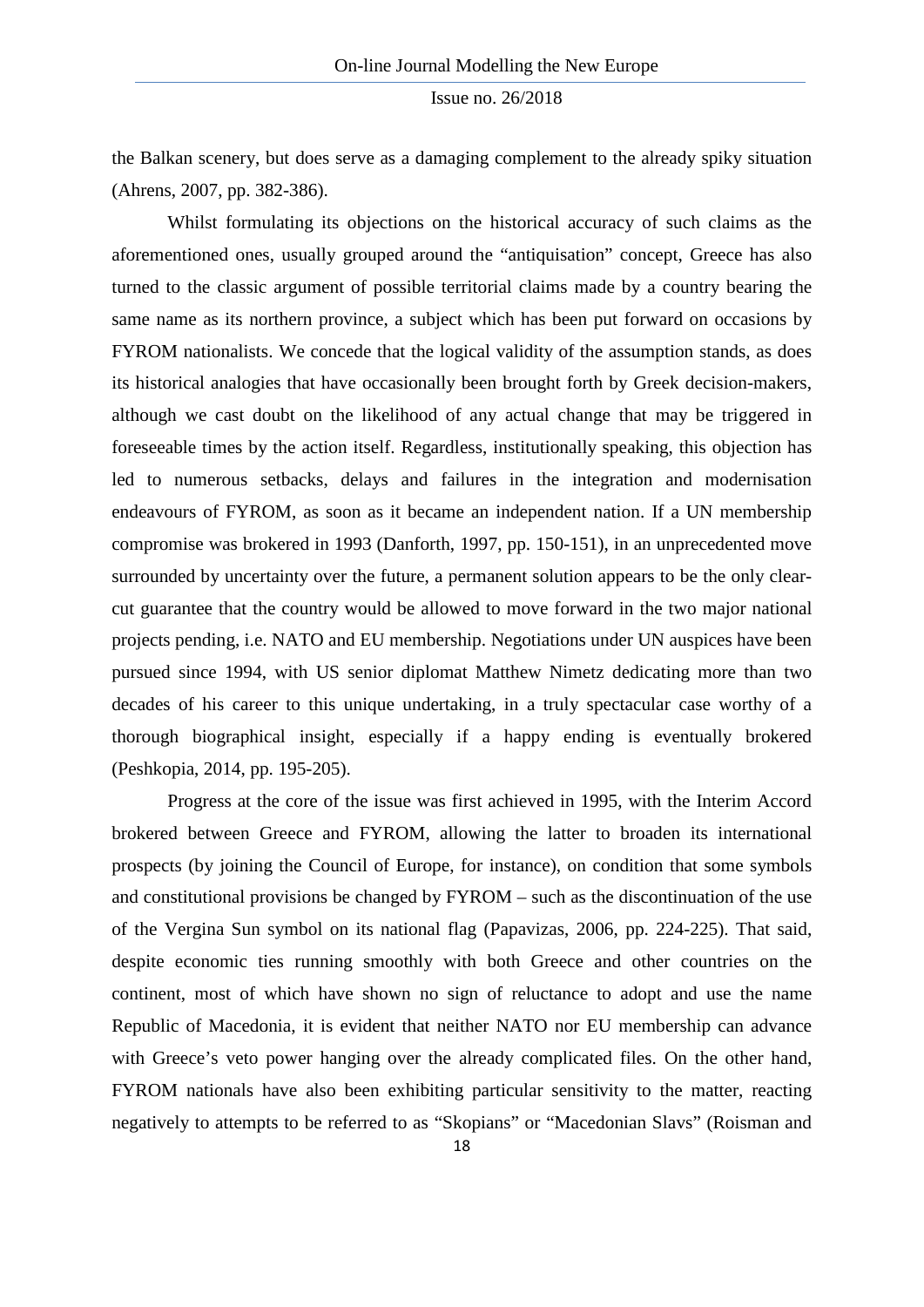Worthington, 2010, p. 573), which only strengthens the idea that symbols remain paramount from the national standpoint in this day and age and convey exceptionally strong feelings and cohesive factors.

A major institutional setback was met during the NATO Bucharest summit of 2008, when FYROM was not invited to join the organisation, unlike Albania and Croatia, with the name dispute cited as the principal hinderance and with certain risks to the ever more challenging geopolitics of the region (Aybet and Moore, 2010, pp. 186-187). In a predictable outcome, the FYROM government decided to initiate proceedings against Greece before the International Court of Justice for the resolution of the name dispute, whose verdict, although favourable to the former, failed to result in any imposition on Greece to lift its veto (ICJ, 2011). Thus, the severity of the case emerges and the spread of its implications begin to exhibit how much damage FYROM is likely to sustain in the absence of a definitive resolution.

#### **2. Impact on FYROM's EU integration**

The relations between FYROM and the European Union were initiated not long after the country's successful independence bid, while in 1995, the two parties engaged in formal diplomatic ties, in preparation for the Cooperation Agreement. This calendar (Government of the Republic of Macedonia, 2018) indicates the drive of the former communist state to detach from the past and pave the way for a pro-western solution, not unlike most of its former fellow-regions within Yugoslavia. After the coming into force of the Cooperation Agreement in 1996, the driving force behind FYROM's EU endeavour became the need to sign a Stabilisation and Association Agreement, which was accomplished on 9 April 2001, in Luxembourg, and entered into force in 2004.

The internal situation of the country was complex, given the large number of Albanian nationals that had sought refuge there amid the Kosovo War, leading to a destabilisation of the political context and more. The presence of the Albanians' National Liberation Army on FYROM's territory and its hostile actions in 2001 saw Macedonia in the midst of a NATO intervention, aimed at stabilising the dangerous internal situation. This was followed by the signing of the Ohrid Agreement with the ANLA, which eventually led to a normalisation of the situation within its borders (Ohrid, 2001). The favourable outcome then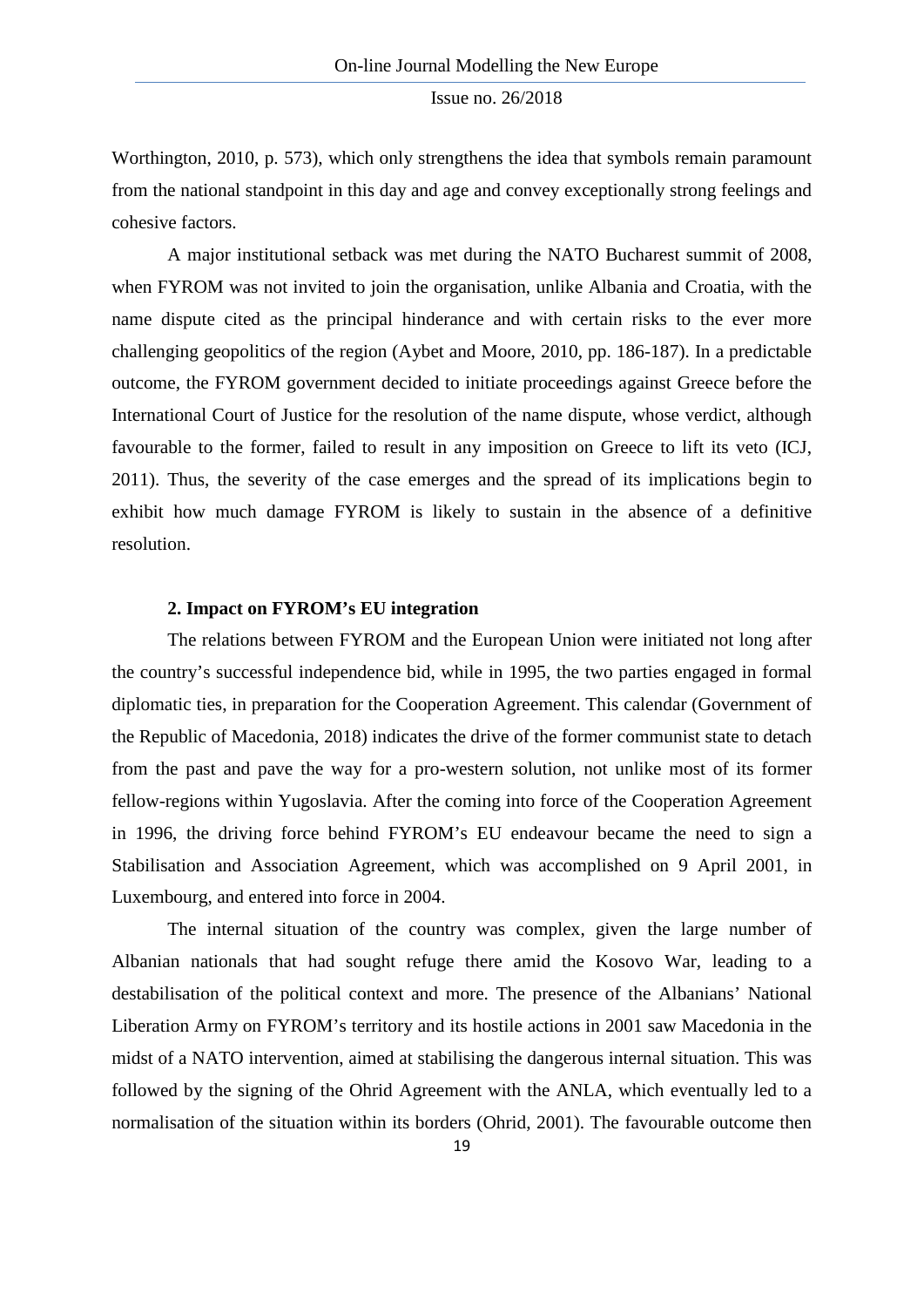enabled the EU to take over the peacekeeping duties from NATO and engage more actively with the Government in Skopje.

At the Thessaloniki Summit in 2003, FYROM had been declared a potential candidate to EU membership, along with the broader region of the West Balkans, which prompted an application from Skopje in this respect, in March 2004, days before the Stabilisation and Association Agreement between the parties came into force. A National Strategy for European Integration was adopted by the Government in Skopje, setting out the priorities and strategies meant to accompany the country throughout its foreseeably protracted negotiation process. On 9 November 2005, the European Commission, under the impetus of the Commissioner for Enlargement, Olli Rehn, issued a formal recommendation for the country to be granted candidate status, which was subsequently approved by the European Council. The timeline continues with December 2009, when the visa liberalization regime was instilled and FYROM appeared to be on track, following a comparable calendar to other neighbouring countries aspiring to join the Union, such as Montenegro and Serbia (Delegation of the European Union to the Former Yugoslav Republic of Macedonia, 2016).

From a financial standpoint, FYROM was eligible to benefit from pre-accession funds on the part of the EU, in spite of the name dispute, starting with PHARE and, as of 2007, under the auspices of the Instrument for Pre-accession Assistance, given the signing of the Framework Agreement with the EU. Between 2007 and 2013, 622 million euros were allocated to FYROM by the EU, while in the current multiannual framework of 2014-2020, the country has been granted 664.2 million euros to conduct its internal reforms, in keeping with its integration requirements, following the known set of priorities set for the entire West Balkans region (Idem).

It is in December 2009 that the green light was received by FYROM from the European Commission to start formal negotiations with the EU, and with the support of the European Parliament, but this failed to materialise itself, chiefly on the grounds of the name dispute with Greece. Whilst the High-Level Accession Dialogue between the European Commission and Skopje was initiated in 2012, the aforementioned hurdle prevented FYROM from attaining any progress in opening negotiation chapters. To make matters worse, in May 2015, a major political crisis erupted around the conflict between then-Prime-Minister Nikola Gruevski, of the Internal Macedonian Revolutionary Organization – Democratic Party for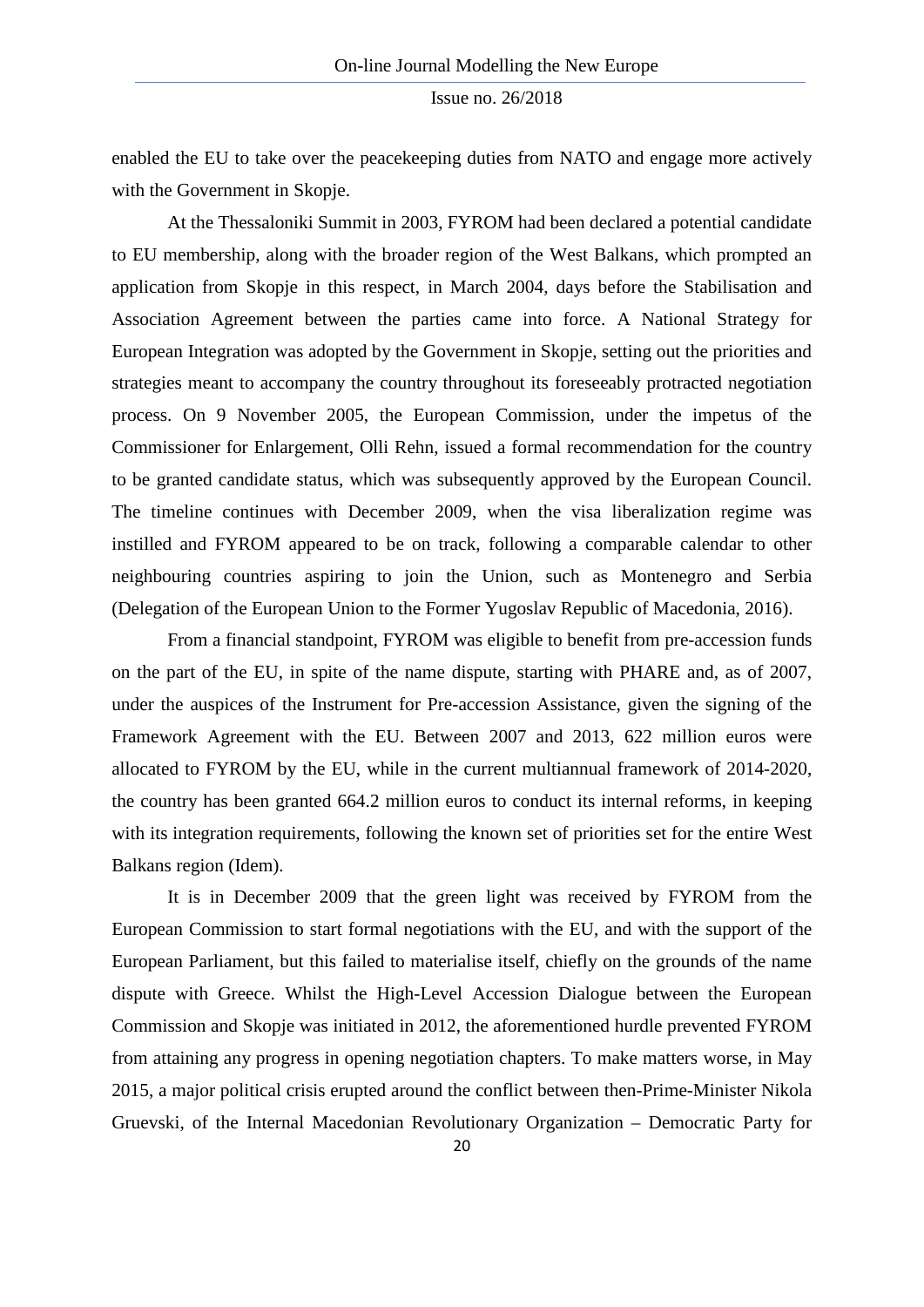Macedonian National Unity, and opposition leader Zoran Zaev, from the Social Democratic Union. The involvement of the EU in the resolution of the crisis, which included accusations of illegal wiretapping and even the alleged obstruction of a murder investigation by the Government, was prompt and led to the signing of the Pržino Agreement, in July 2015 (Euractiv, 2015). It becomes apparent that the EU has indeed assumed a stabilising role within the country, whose legitimacy partly stems from the decidedly pro-integration path adopted by Skopje. In fact, according to the European Commission's progress report on FYROM for 2018, the country has returned to a state of political stability (FYROM Report, 2018), notably after the election of Zoran Zaev as Prime-Minister, with a pro-EU and pro-NATO message, albeit both endeavours remain blocked by the name dispute.

#### **3. Prospects amid the latest developments**

Facing a categorical veto on the part of Greece and with neighbour Bulgaria hinting at the possibility to voice opposition to membership as well, FYROM appears to have picked up the pace of its actions meant to overcome this rather peculiar battle, but with major consequences on its security and prosperity. Despite the uncertainty that still hovers over the file, PM Zaev voiced the apparently positive developments in the dispute, in an interview with Reuters from 27 February 2018: "The suggestions are Republic of North Macedonia, Republic of Upper Macedonia, Republic of Vardar Macedonia and Republic of Macedonia (Skopje)" (Jones, 2018). His message echoes some of the geographically-based denominations that have been put forward on various occasions, as potential solutions to the disagreement with Greece. Indeed, the reaction from the Greek Government hits an unusually optimistic note, with Foreign Minister Nikos Kotzias declaring in a news conference held in Skopje, on 23 March 2008, that: "Today, we made steps to solve the problems we inherited" and "We have agreed in great degree what we want for the future" (RFE/RL, 2018).

Moreover, it is not to be left out that the most important political parties in FYROM have stood for election on a pro-EU and mostly pro-NATO agenda. The Internal Macedonian Revolutionary Organization – Democratic Party for Macedonian National Unity has been affiliated, as an associate member, with the European People's Party since 2007 (Jansen, Steven Van Hecke, 2011, p. 79), while the Social Democratic Union of Macedonia is an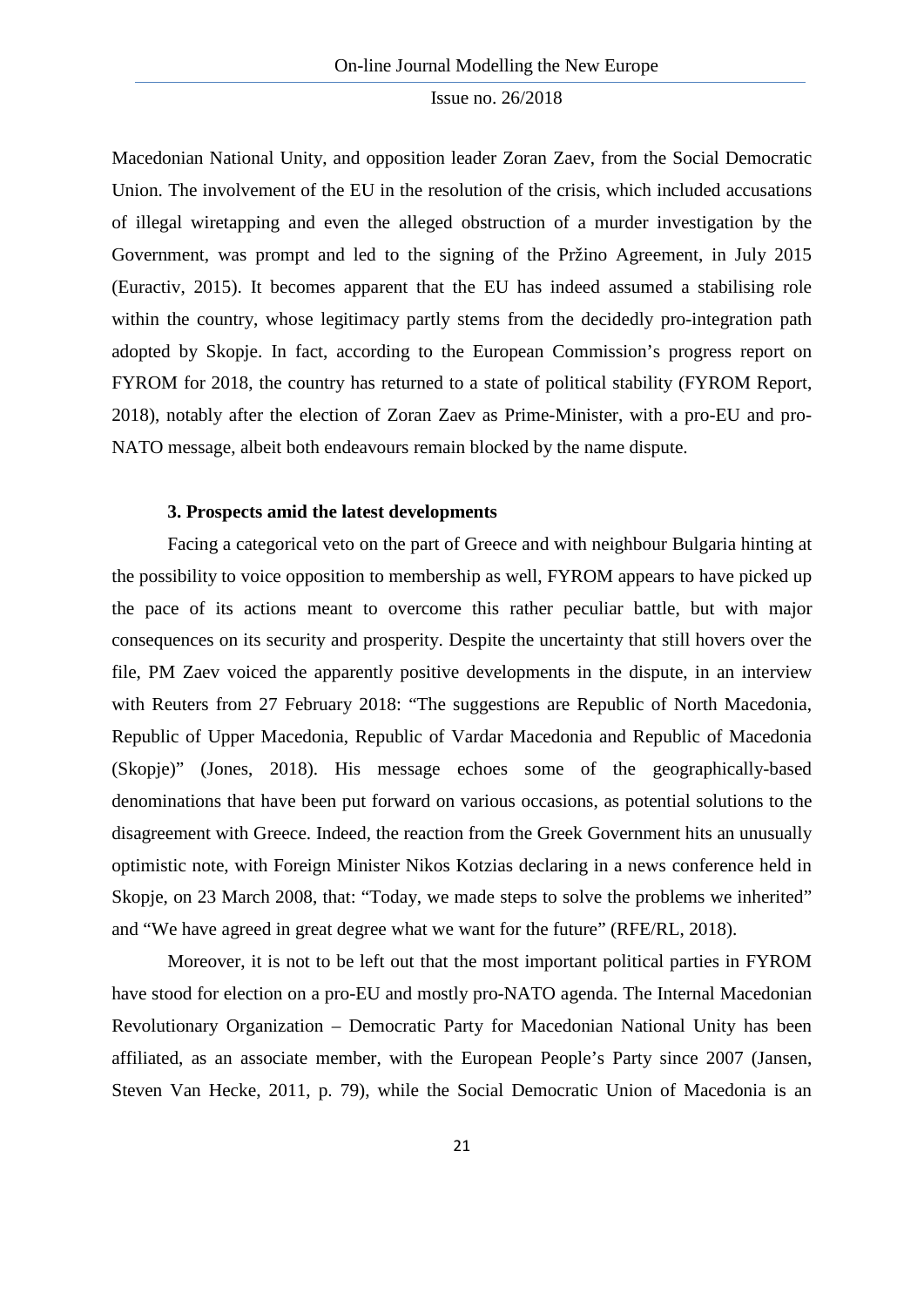associate of the Party of European Socialists[\\*](#page-7-0) . Also, the largest Albanian party in FYROM, the Democratic Union for Integration, openly embraces a pro-EU agenda,[†](#page-7-1) which is quite significant because the Albanian minority comprises approximately a quarter of FYROM's population (Cole, 2011, p. 8).

With respect to the public opinion, a survey published on 17 February 2017 by the Macedonian Information Agency and led by the Institute for Democracy "Societas Civilis", together with the Konrad Adenauer Foundation, shows that 77% of FYROM's citizens are in favour of European integration. Ivan Damjanovski, of "Societas Civilis", explains that the figure would rise to 90% in the absence of the name dispute. The same study indicates that 26% of citizens believe the EU is the country's most powerful foreign ally, closely followed by Russia (25%) and the USA (17,5%), still indicating a net pro-western tilt (Macedonian Information Agency, 2017).

The EU's Commissioner for Enlargement, Johannes Kahn, has recently declared himself to be "very confident" that the name dispute will be settled before July 2018. On 16 February 2018, he explained that he was "optimistic that in the next two weeks we will have a solution. At least a solution that will open the way for the beginning of accession talks with FYROM", which – although did not occur – clearly indicated the readiness of the EU's executive to initiate formal negotiations, in which case the name dispute indeed remains the last (and perhaps it has always been the sole) obstacle. Nevertheless, this fairly optimistic statement prompted less than amiable reactions on the part of Athens and, to a lesser extent, Skopje. While the Greek Ministry of Foreign Affairs qualified the message as "unfortunate" and painting a "wrong picture of the negotiations", FYROM Prime-Minister Zaev treated it with gentler but no less discrediting words: "I would love it a lot, but I think it is not possible" (Euractiv, 2018).

In the meantime, the Commission does not fail to take advantage of any means at its disposal to reassert its commitment to starting accession talks with both FYROM and Albania, as underlined by HR Federica Mogherini on 18 April 2018, on a visit to Tirana

**.** 

<span id="page-7-0"></span><sup>\*</sup> The pro-EU agenda of the Party also emerges from the strategic documents published on its official platform: http://www.sdsm.org.mk.

<span id="page-7-1"></span><sup>†</sup> Same observation as above. See website: http://bdi.mk/en/index.php.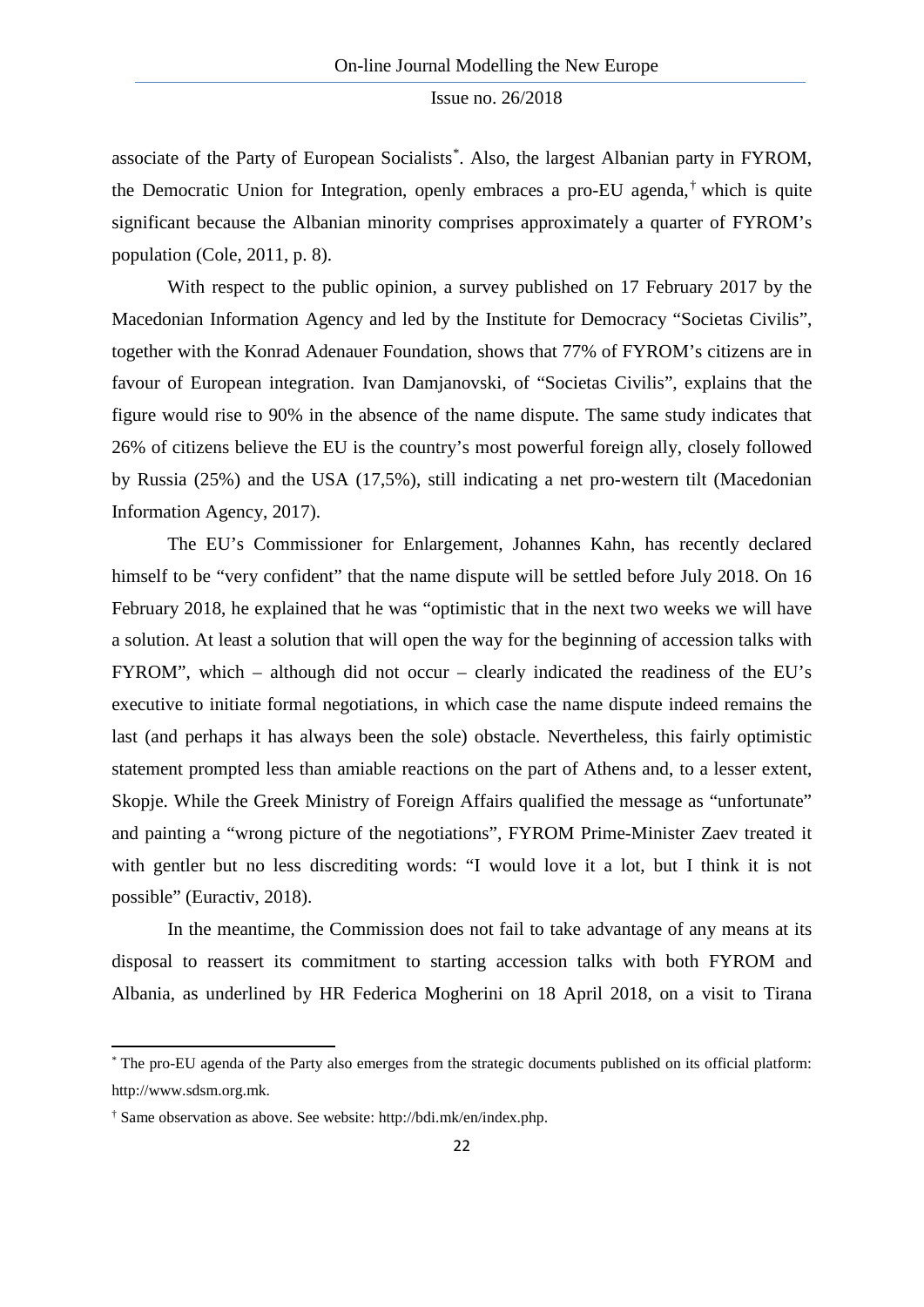(Grobe, 2018). The predictable announcement reflected the internal decision of the European Commission to give this needed impetus to the two countries, which are supposed to join Montenegro and Serbia in the customary negotiation of chapters, with Kosovo remaining on the side-lines pending full recognition from all member states. However, the European Council in June is expected to have the last word on the matter which, in the absence of concrete resolution signals from Athens, is bound to once again slide into the maze of postponement.

#### **Bibliography:**

• AHRENS, Geert-Hinrich, *Diplomacy on the Edge: Containment of Ethnic Conflict and the Minorities Working Group of the Conferences on Yugoslavia*, Woodrow Wilson Center Press, 2007.

• AYBET, Gülnur; MOORE, Rebecca R., *NATO in Search of a Vision*, Georgetown University Press, 2010.

• COLE, Jeffrey E., *Ethnic Groups of Europe: an Encyclopedia*, ABC-CLIO, 2011.

• DANFORTH, Loring M., *The Macedonian Conflict: Ethnic Nationalism in a Transnational World*, Princeton University Press, 1997.

• GROBE, Stefan, "FYROM, Albania moving closer to EU accession talks", *Euronews*, 18 April 2018, http://www.euronews.com/2018/04/18/fyrom-albania-moving-closer-to-euaccession-talks, last access: 22 May 2018.

• HERȚA, Laura M., "The Violent Conflicts in Former Yugoslavia and the Vacillations of The West: Transatlantic Discourse Constructions of the Yugoslav Wars", *On-line Journal Modelling the New Europe*, Issue no. 17, December 2015.

• JANSEN, Thomas; VAN HECKE, Steven, *At Europe's Service: the Origins and Evolution of the European People's Party*, Springer, 2011.

• JONES, Marc, "Macedonia has four options to resolve name dispute with Greece: PM", *Reuters*, 27 February 2018, https://www.reuters.com/article/us-macedoniagreece/macedonia-has-four-options-to-resolve-name-dispute-with-greece-pmidUSKCN1GB1WA, last access: 30 April 2018.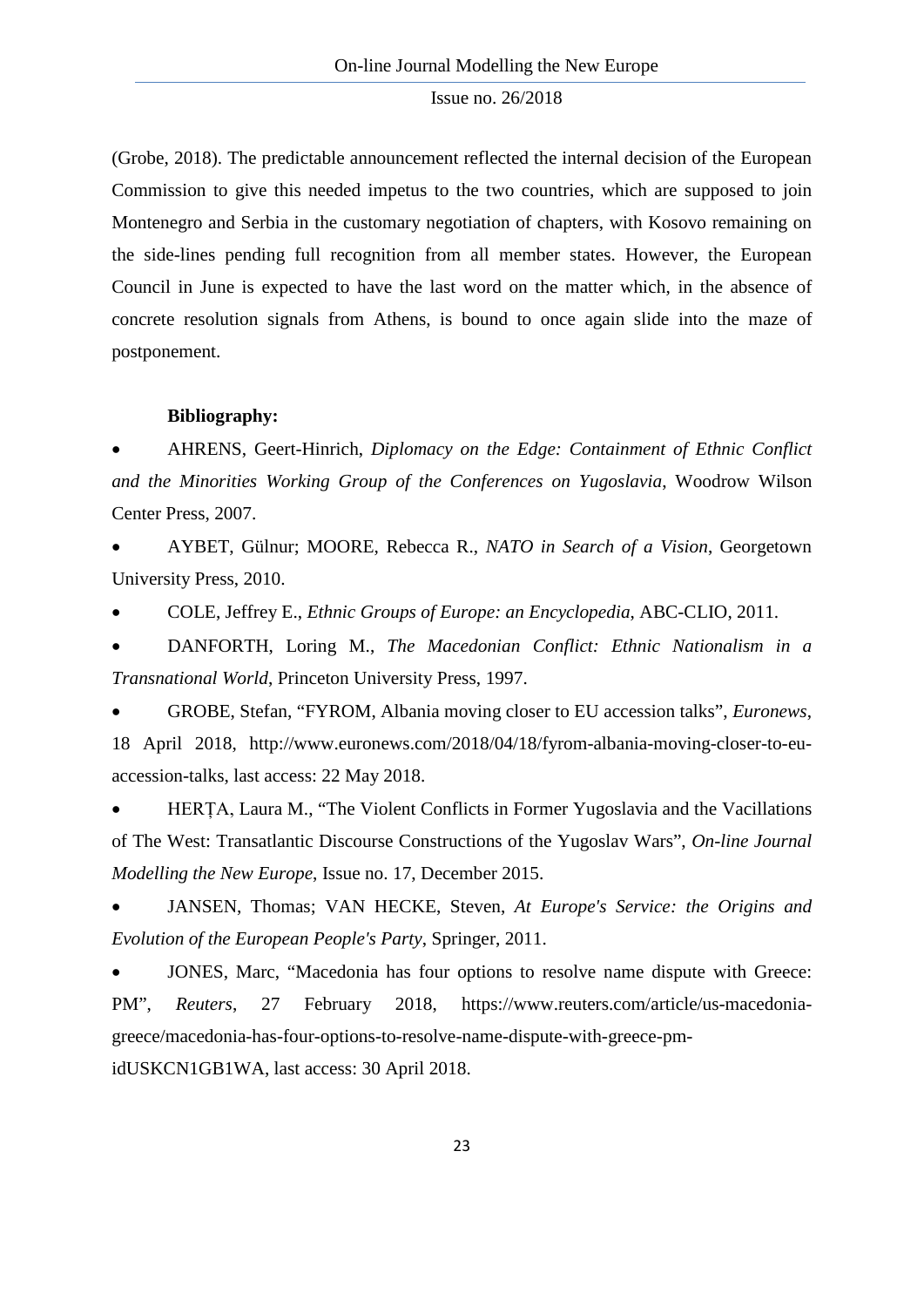• KATSIKAS, Stefanos, *Negotiating Diplomacy in the New Europe: Foreign Policy in Post-Communist Bulgaria*, I.B.Tauris, 2012.

• PAPAVIZAS, George C., *Claiming Macedonia: the Struggle for the Heritage, Territory and Name of the Historic Hellenic Land, 1862–2004*, McFarland, 2006.

• PESHKOPIA, Ridvan, *Conditioning Democratization: Institutional Reforms and EU Membership Conditionality in Albania and Macedonia*, Anthem Press, 2014.

• ROISMAN, Joseph; Worthington, Ian, *A Companion to Ancient Macedonia*, John Wiley & Sons, 2010.

• ROSSOS, Andrew, *Macedonia and the Macedonians: a History*, Hoover Press, 2013.

• Delegation of the European Union to the former Yugoslav Republic of Macedonia, *The Former Yugoslav Republic of Macedonia and the EU*, 12 May 2016, https://eeas.europa.eu/delegations/former-yugoslav-republic-macedonia/1457/formeryugoslav-republic-macedonia-and-eu\_en, last access: 22 May 2018.

• *Framework Agreement Concluded at Ohrid, Macedonia, signed at Skopje, Macedonia on 13 August 2011*, OSCE Archives, https://www.osce.org/skopje/100622?download=true, last access: 22 May 2018.

• Government of the Republic of Macedonia, Secretariat for European Affairs, *Timeline of the relations with EU*, 2008, http://www.sep.gov.mk/en/content/?id=8#.WwSDpEiFNPY, last access: 22 May 2018.

• International Court of Justice, *Press Release No. 2011/37*, 5 December 2011, http://www.icj-cij.org/files/case-related/142/16841.pdf, last access: 22 May 2018.

• *The former Yugoslav Republic of Macedonia 2018 Report*, Commission Staff Working Document, Strasbourg, 17.4.2018 SWD(2018) 154 final, https://ec.europa.eu/neighbourhood-enlargement/sites/near/files/20180417-the-formeryugoslav-republic-of-macedonia-report.pdf, last access: 30 April 2018.

• United Nations' Security Council Resolution 817 of 7 April 1993, S/RES/817, https://undocs.org/S/RES/817(1993), last access: 22 May 2018.

• "Commission hammers out Macedonia compromise", *Euractiv*, 16 July 2015, https://www.euractiv.com/section/enlargement/news/commission-hammers-out-macedoniacompromise/, last access: 22 May 2018.